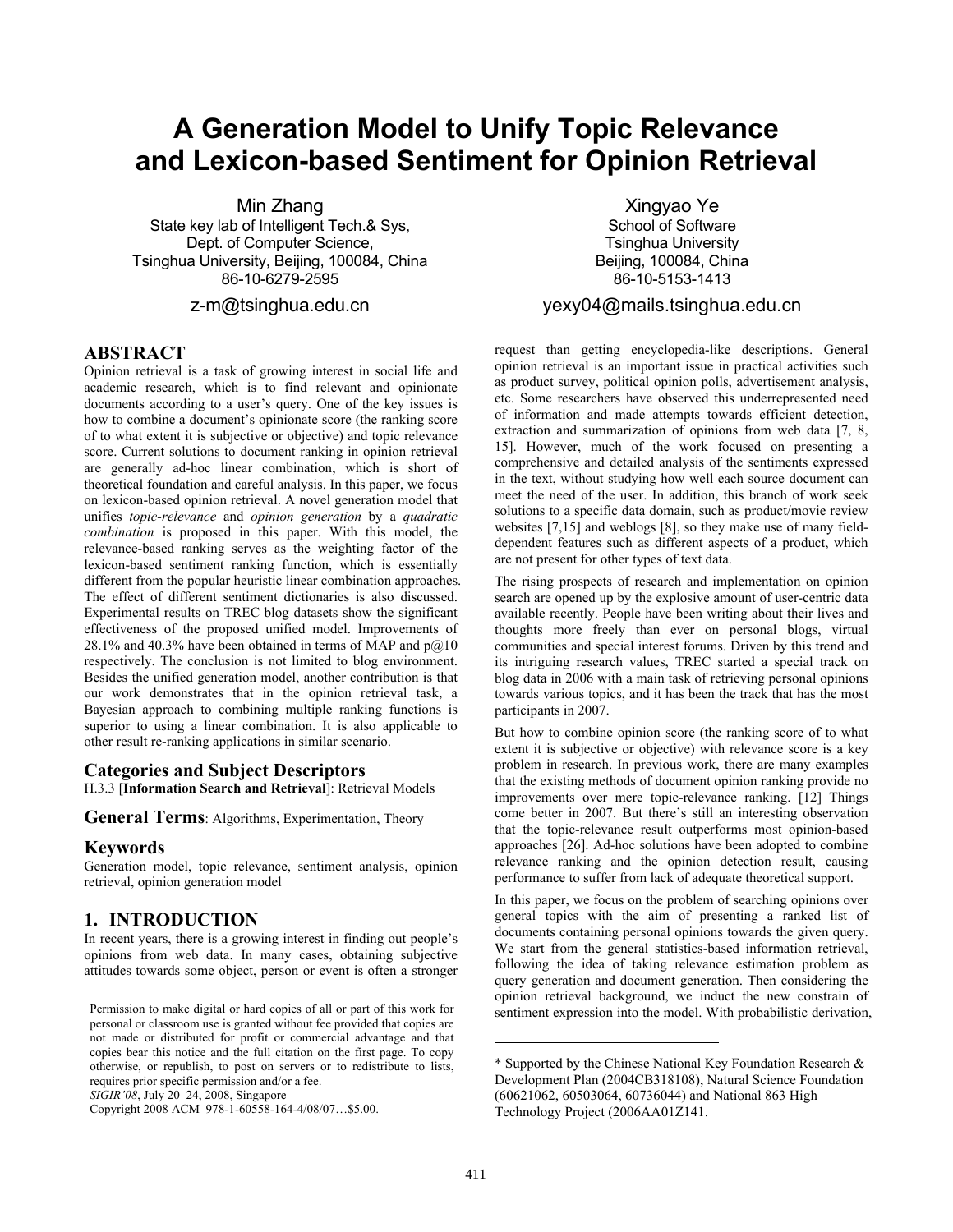we come to a novel generation model that unifies the *topicrelevance* model and the *opinion generation* model by a *quadratic combination*. It is essentially different from the linear interpolation between the document's relevant score and its opinion score, which is popularly used in such tasks. With this proposed model, the relevance-based ranking criterion now serves as the weighting factor for the lexicon-based sentiment ranking function. Experimental results show the significant effectiveness of the proposed unified model. It is reasonable since the relevance score is a reliable indicator of whether opinions, if any, expressed in the document is indeed towards the wanted object. This notion is a novel characteristic of our model because in previous work, the opinion score is always calculated independently to the topicrelevance degree. Furthermore, this process can be viewed as a result re-ranking. Our work demonstrates that in IR and sentiment analysis, a Bayesian approach to combining multiple ranking functions is superior to using a linear combination. It is also applicable to other result re-ranking applications in similar scenario. This opinionate document ranking problem is of fundamental benefits to all opinion-related research issues, in that it can provide high quality results for further feature extraction and user behavior learning.

Although the experiments in this paper are conducted on TREC (Text REtreival Conference) blog 06 and 07 data sets, no characteristic of blog data has been used, such as feature extraction, blog spamming filtering, processing on blog feed and comments, etc. In addition, the lexicons used in this work are all domain-independent ones. Hence the conclusion is not limited to blog environment and the proposed approach is applicable to all opinion retrieval tasks on different kinds of resource.

The rest of the paper is organized as follows. We first review previous work in section 2. In section 3, we present our generation model for opinion retrieval that unifies topic relevance model and sentiment-based opinion generation. Details for estimating model parameters are also discussed in the section. After introducing experiment settings in section 4, we test our generation model with comparative experiments in section 5, together with some further discussions. Finally, we summarize the paper and suggest avenues for future work in section 6.

# **2. RELATED WORK**

There has long been interest in either the topics discussed or the opinions expressed in web documents. A popular approach to opinion identification is text classification [7, 15, 22]. Typically, a sentence classifier is learned from both opinionate and neutral web pages available using language features such as local phrases [15] and domain-specific adjective-noun patterns [7]. In order to calculate an opinion score, the classification result is then combined with topic-relevance score using binary operator [12].

Another line of research on opinionate documents comes from natural language processing and deals with pure text without constraints on the source of opinionate data. The work in general treats opinion detection as a text classification problem and use linguistic features to determine the presence and the polarity of opinions [13, 17, 22]. Nevertheless, they either neglect the problem of retrieving valuable documents [13, 17], or adopt an intuitive solution to ranking that is in a way out of their opinion detection [22].

It is the first in Hurst and Nigam's work [4] that topicality and polarity are first fused together to form the notion of opinion retrieval, i.e. to find opinions *about* a given topic. However in that work, the emphasis is on how to judge the presence of such opinions and no ranking strategy is put forward. The first opinion ranking formula is introduced by Eguchi and Lavrenko [2] as the cross entropy of topics and sentiments under a generation model. The instantiation of this formula, however, does not perform very well in the following TREC opinion retrieval experiments. No encouraging result has been obtained.

Opinion search systems that perform well empirically generally adopt a two-stage approach [12]. Topic-relevance search is carried out first by using relevance ranking (e.g. TF\*IDF ranking or language modeling). Then heuristic opinion detection is used to re-rank the documents. One major method to identify opinionate content is by matching the documents with a sentiment word dictionary and calculating term frequency [6, 10, 11, 19]. The matching process is often performed multi-times for different dictionaries and different restrictions on matching. Dictionaries are constructed according to existing lexical categories [6, 10, 19] or the word distribution over the dataset [10, 11, 19]. Matching constraints often concern with the distance between topic terms and opinion terms, which can be thought of as a sliding window. Some require the two types of words to be in the same sentence [10], others set the maximum word allowed between them [19]. After the opinion score is calculated, an effective ranking formula is needed to combine multiple sources of information. Most existing approaches use a linear combination of relevance score and opinion score [6, 10, 19]. A typical example is shown below.

$$
\alpha * Score_{rel} + \beta * Score_{opn} \tag{1}
$$

where  $\alpha$  and  $\beta$  are combination parameters, which are often tuned by hand or learned to optimize a target metric such as binary preference [10]. Other alternatives include demoting the ranking of neutral documents [11].

Domain specific information has always been studied by researchers. Mishne [22, 23] proposed three simple heuristics with improved opinion retrieval performance by using blog-specific properties. Other works make use of many field-dependent features such as different aspects of a product or movie [7, 15], which are not present for other types of text data. TREC blog track is also an important research and experimental platform for opinion retrieval. The major goal is to explore the information seeking behavior in the blogosphere, with an emphasis on spam detection, blog structure analysis, etc. Hence submitted work often goes to great lengths to exploit the non-textual nature of a blog post [10, 12]. This approach makes strong assumptions on the problem domain and is difficult to generalize.

# **3. GENERATION MODEL FOR OPINION RETRIEVAL**

# **3.1 A New Generation Model**

The opinion retrieval task aims to find the documents that contain relevant opinions according to a user's query. In existing probabilistic-based IR models, relevance is modeled with a binary random variable to estimate "What is the probability that *this* document is relevant to *this* query". There are two different ways to factor the relevance probability, i.e. *query generation* and *document generation* [5].

In order to rank the document by their relevance*,* the posterior probability  $p(d|q)$  is generally estimated, which captures how well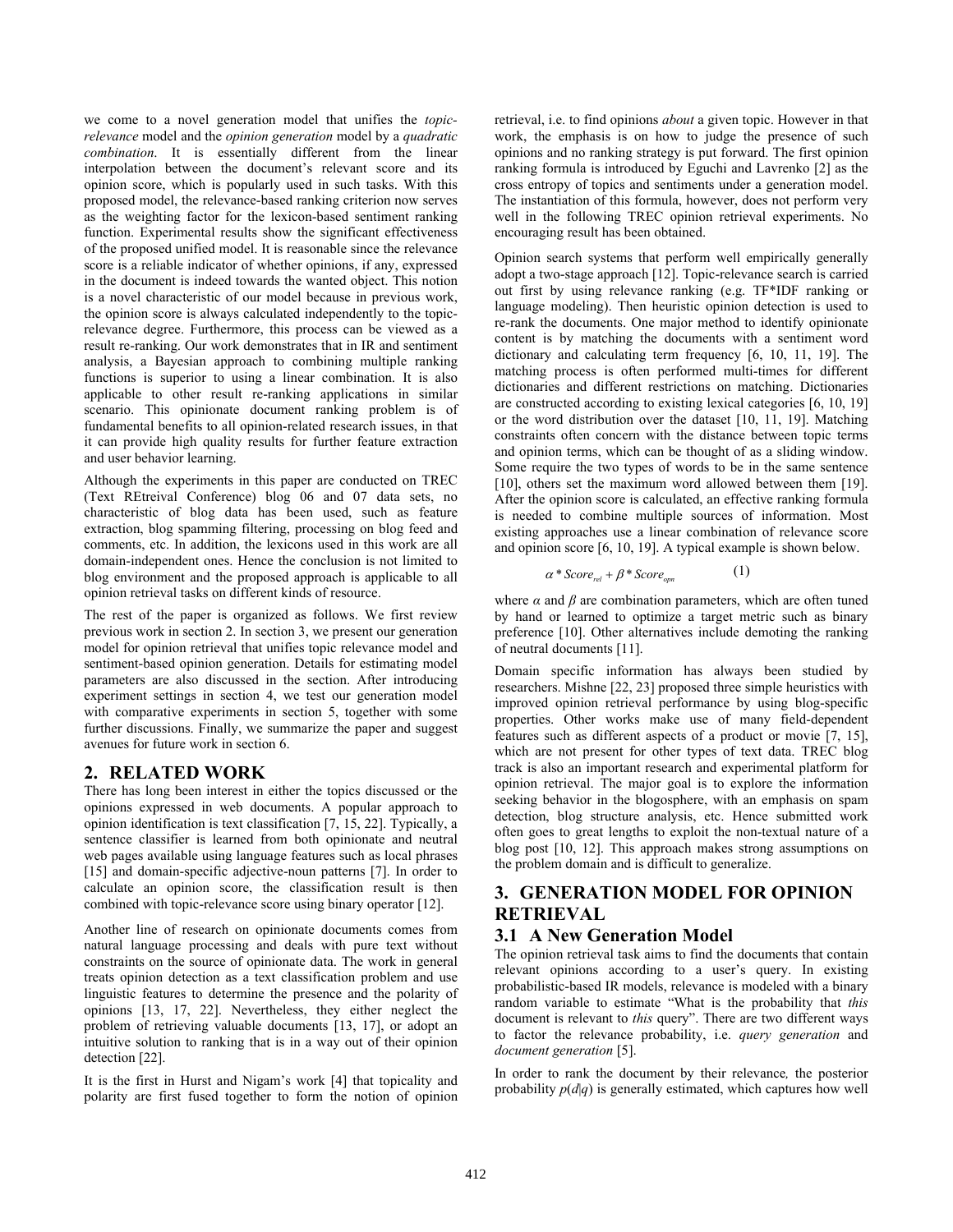the document  $d$  "fits" the particular query  $q$ . According to Bayes formula,

$$
p(d | q) \propto p(q | d) p(d) \tag{2}
$$

where  $p(d)$  is the prior probability that a document  $d$  is relevant to any query, and  $p(q|d)$  denotes the probability of query *q* being "generated" by *d*. When assuming a uniform document prior, the ranking function is reduced to the likelihood of generating the expected query terms from the document.

However, when explicitly searching for opinions, users' information need is now restricted to only an opinionate subset of the relevant documents. This subset is characterized by sentiment expressions *s* towards topic *q*. Thus the ranking estimation for opinion retrieval changes to  $p(d|q,s)$ .

In this paper, for simplicity, when we discuss the lexicon-based sentiment analysis, the latent variable *s* is assumed to be a preconstructed bag-of-word sentiment thesaurus, and all sentiment words *si* are uniformly distributed. Then the prior probability that the document d contains relevant opinions to query q is given by

$$
p(d | q, s) = \sum_{i} p(d | q, s_{i}) p(s_{i}, s)
$$
  
= 
$$
\frac{1}{|S|} \sum_{i} p(d | q, s_{i})
$$
 (3)  

$$
\propto \frac{1}{|S|} \sum_{i} p(q, s_{i} | d) p(d)
$$
  
= 
$$
\frac{1}{|S|} \sum_{i} p(s_{i} | d, q) p(q | d) p(d)
$$

where |*s*| is the number of words in sentiment thesaurus *s*.

When Referring to Equation 2, it is easy to find that Eq.3 is combined with two factors: the last part  $p(q|d)p(d)$  gives the estimation of topic relevance, and the remaining shows that given query *q*, how probably a document *d generates* a sentiment word  $s_i$ . Then Equation 3 is rewritten as:

$$
p(d | q, s) = I_{op}(d, q, s)I_{rel}(d, q), \text{ where}
$$
  
\n
$$
I_{op}(d, q, s) = \frac{1}{|S|} \sum_{i} p(s_i | d, q), \quad I_{rel}(d, q) = p(q | d) p(d)
$$
\n(4)

This is the generation model for opinion retrieval. In this model,  $I_{rel}(d,q)$  is the *document generation* probability to estimate topic relevance, and  $I_{op}(d,q,s)$  is the opinion generation probability to sentiment analysis.

Essentially it presents a quadratic relationship between document sentiment and topic relevance, which is naturally induced from the opinion generation process and is proven more effective in our experiments than the popular linear interpolation used in previous work, e.g.

$$
p(d | q, s) = (1 - \lambda)p(s | d, q) + \lambda p(q | d)p(d)
$$
 (5)

where  $\lambda$  is the linear combination weight.

This result is reasonable since the relevance score is a reliable indicator of whether opinions, if any, expressed in the document is indeed towards the wanted object. This notion is a novel characteristic of our framework in that previous work calculated  $p(d|q,s)$  independent of the topic-relevance degree.

In the following two sections, we will discuss the two sub-models in the generation opinion retrieval model respectively.

## **3.2 Topic Relevance Ranking**

In the topic relevance model,  $I_{rel}(d,q)$  is based on the notion of document generation. A classic probabilistic model, the Binary Independent Retrieval (BIR) model [5], is one of the most famous ones in this branch. The heuristic ranking function BM25 and its variants have been successfully applied in many IR experiments, including TREC (Text Retrieval Conference) evaluation.

Hence in this paper, we adopt this BIR-based document generation model, by which the topic relevance score  $Score_{rel}(d,q)$ given by the ranking function presented in [25] can be shown as:

$$
ScoreI_{rel}(d,q) = \sum_{w \in q \cap d} (\ln \frac{N - df(w) + 0.5}{df(w) + 0.5} \times \frac{(k_1 + 1) \times c(w, d)}{k_1(1 - b) + b \frac{|d|}{avdl} + c(w, d)} \times \frac{(k_3 + 1) \times c(w, q)}{k_3 + c(w, q)} \tag{6}
$$

where  $c(w,d)$  is the count of word *w* in the document *d*,

 $c(w,q)$  is the count of word *w* in the query *q*,

*N* is the total number of documents in the collection,

*df*(*w*) is the number of documents that contain word *w* ,

|*d|* is the length of document *d*,

*avdl* is the average document length,

 $k_1$ (from 1.0 to 2.0),*b* (usually 0.75) and  $k_3$  (from 0 to 1000) are constants.

# **3.3 Opinion Generation Model Parameter Estimation**

In the opinion generation model,  $I_{op}(d,q,s)$  focus on the problem that given query *q*, how probably a document *d generates* a sentiment expression *s*. This model is on the branch of *query generation*, in which language model has been shown quite effective in information retrieval during recently years.

The sentiment expressions *s* is a latent variable in our framework which is not inputted in the query but expected to appear in search results. In this work, we assume *s* to be a bag-of-word sentiment thesaurus, and sentiment words *s* is uniformly distributed. Hence

$$
I_{op}(d,q,s) = \frac{1}{|S|} \sum_{i} p(s_i | d,q) \propto \sum_{i} p(s_i | d,q)
$$
 (7)

Different from query generation-based language model in IR, where the number of query terms  $(|q|)$  is usually small (less than 100, and in most cases be 1 or 2), in our opinion generation model, the number of sentiment words (i.e. |*s*|) is large (generally several thousand), and the sparseness problem is prominent. Hence smoothing has turned out to play an important role for parameter estimation in this proposed model.

$$
p(s_i | d, q) = \begin{cases} p_{seen}(s_i | d, q) \\ p_{unseen}(s_i | d, q) \end{cases} = \begin{cases} p_s(s_i | d, q) & \text{if } s_i \text{ is seen} \\ \alpha_d p(s_i | C, q) & \text{otherwise} \end{cases}
$$
 (8)

where  $p_S(s_i|d, q)$  is the smoothed probability of a word  $s_i$  seen in the document *d* given query *q*,  $\alpha_d$  is a coefficient controlling the probability mass assigned to unseen words,  $p(s_i | C, q)$  is the collection language model given query *q*.

This unigram model can be estimated using any existing method. As iluustrated in Zhai & Lafferty's study [20], Jelinek-Mercer smoothing is much more effective than the other two when the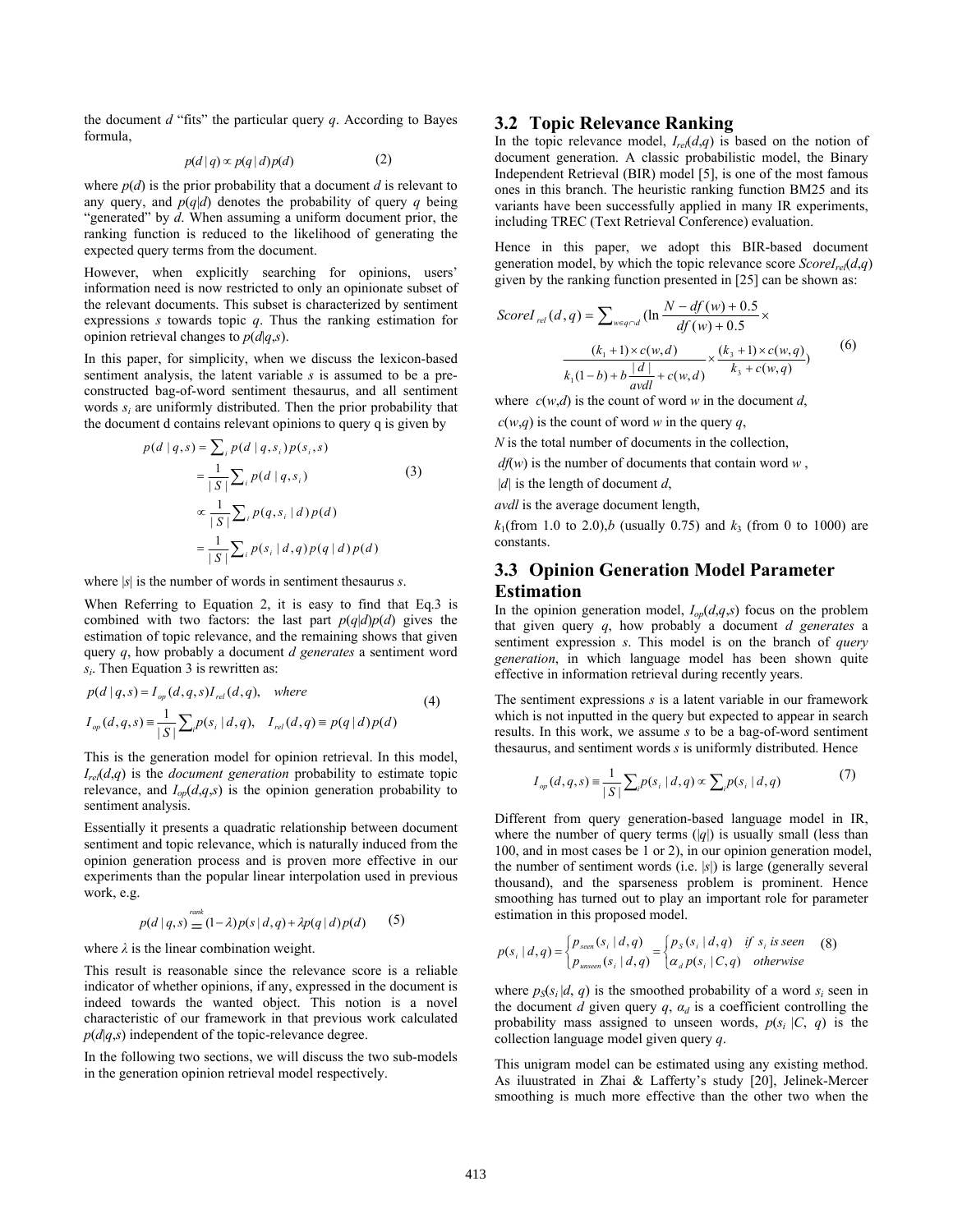"queries" are long and more verbose. In this proposed opinion generation model, the "queries" are sentiment words. Therefore, under this similar scenario, we use the MLE estimation, smoothed by Jelinek-Mercer method. According to Jelinek-Mercer smoothing,

$$
p_s(s_i|d,q) = (1-\lambda) p_m(s_i|d,q) + \lambda p(s_i|C,q), \qquad \alpha_d = \lambda
$$

where  $\lambda$  is the smoothing parameter, and  $p_{ml}(s_i|d,q)$  is the maximum likelihood estimation of  $p(s_i|d,q)$ . Then use this smoothing to Equation 7 and Equation 8, we get the estimation:

$$
\sum_{i} p(s_{i} | d, q) \n= \sum_{S_{i} \in d} p(s_{i} | d, q) + \sum_{S_{i} \notin d} p(s_{i} | d, q) \n= \sum_{S_{i} \in d} p_{S}(s_{i} | d, q) + \sum_{S_{i} \notin d} \alpha_{d} p(s_{i} | C, q) \n= \sum_{S_{i} \in d} [(1 - \lambda) p_{mi}(s_{i} | d, q) + \lambda p(s_{i} | C, q)] + \sum_{S_{i} \notin d} \lambda p(s_{i} | C, q) \n= \sum_{S_{i} \in d} (1 - \lambda) p_{mi}(s_{i} | d, q) + \lambda \sum_{i} p(s_{i} | C, q) \n= \sum_{S_{i} \in d} (1 - \lambda) p_{mi}(s_{i} | d, q) + \lambda
$$
\n(9)

We use the co-occurrence of sentiment word *s* and query word *q* inside document *d* within a window *W* as the ranking measure of  $p_{ml}(s_i|d,q)$ . Hence the sentiment score of a document *d* given by the opinion generation model is:

$$
ScoreI_{op}(d,q,s) = \sum_{s_i \in d} (1-\lambda) \frac{co(s_i, q \mid W)}{c(q, d) \mid W} + \lambda
$$
\n(10)

Where  $co(s_i, q|W)$  is the frequency of sentiment word  $s_i$  which is co-occurred with query *q* within window *W*,  $c(q,d)$  is the query term frequency in the document.

## **3.4 Ranking function of generation model for opinion retrieval**

Taking the topic-relevance rank (Equation 6) and opiniongeneration rank (Equation 11), we get the overall ranking function for the unified generation model:

*rank*

$$
p(d | q,s) = ScoreI_{op}(d,q,s) \times ScoreI_{rel}(d,q)
$$
\n
$$
= (\sum_{S_i \in d} (1 - \lambda) \frac{co(s_i, q | W)}{c(q, d) \cdot |W|} + \lambda) \times ScoreI_{rel}(d,q)
$$
\n
$$
= \begin{cases}\n\text{rank}\left\{ (1 + \lambda' T F_{CO(s,q,W)}) \times ScoreI_{rel}(d,q) & \text{if } \lambda \neq 0 \\
\text{ScoreI}_{rel}(d,q) & \text{if } \lambda = 0\n\end{cases}
$$
\n
$$
\text{where } \lambda' = \frac{1 - \lambda}{\lambda}, \quad TF_{CO(s,q,W)} = \sum_{S_i \in d} \frac{co(s_i, q | W)}{c(q, d) \cdot |W|}
$$
\n(11)

Notice that this ranking function is not the precise quantitative estimation of  $p(d|q,s)$ , because proportion factor  $1/|S|$  in opiniongeneration rank is ignored. But this factor has no affect to document ranking and hence this approximation is orderpreserving.

In this ranking function, we directly use the co-occurrence frequency as the factor to estimate the generation probability  $p_{ml}(s_i|d,q)$ . But as mentioned in section 3.3, generally, the number of query terms are relative small, such as 1 or 2, but the size of sentiment thesaurus is really large, e.g. over several thousand or even tens of thousands. In order to reduce this impact of unbalance, the logarithm normalization is taken on opinion ranking. By this way, the ranking function turns out to be:

$$
p(d | q,s) = \begin{cases} [1 + \lambda' \log(TF_{CO(s,q,W)} + 1)] \times ScoreI_{rel}(d,q) & \text{if } \lambda \neq 0 \\ ScoreI_{rel}(d,q) & \text{if } \lambda = 0 \end{cases}
$$
(12)

where 
$$
\lambda' = \frac{1-\lambda}{\lambda}
$$
,  $TF_{CO(s,q,W)} = \sum_{S_i \in d} \frac{\cos(s_i, q \mid W)}{c(q, d) \cdot |W|}$ 

The experimental analysis on this logarithm relationship will be made in section 5.3, which shows the effectiveness of this normalization.

## **4. EXPERIMENTAL SETUP**

#### **4.1 Data set**

We test our opinion retrieval model on the TREC Blog06 and Blog07 corpus [12, 26], which is the most authoritative opinion retrieval dataset available up to date.

The corpus is collected from 100,649 blogs during a period of two and a half months. We focus on retrieving permalinks from this dataset since human evaluation result is only available for these documents. There are 50 topics (Topic 851~900) from the TREC 2006 blog opinion retrieval task, and 50 topics (Topic 901~950) from TREC blog 2007. Query terms are extracted from the title field using porter stemming and standard stop words removal.

Generally, queries from blog 06 are used for parameter comparison study, including selection of sentiment thesaurus, window size, and the effectiveness of different models. And queries of blog 07 are used as the testing set, where all the parameters have been tuned in blog 06 data and no modification is made.

## **4.2 Evaluation**

To make the experiments applicable to real word applications and comparable to TREC evaluations, only short queries are used.

The evaluation metrics used are general IR measures, i.e. mean average precision (MAP), R-Precision (R-prec), and precision at top 10 results ( $p@10$ ). Totally three approaches have been comparative studied in our experiments.

(1) General linear combination (Shown as *Linear Comb*.)

$$
p(d | q, s) = (1 - \lambda)ScoreI_{op}(d, q, s) + \lambda ScoreI_{rel}(d, q)
$$

where the *Score* $I_{op}(d,q,s)$  and *Score* $I_{rel}(d,q)$  are computed using the same way as that in the Equation 11.

(2) Our proposed generation model with Jelinek-Mercer smoothing (Shown as *Generation Model*). See Equation 11.

(3) Our proposed generation model with Jelinek-Mercer smoothing and logarithm normalization (Shown as *Generation, log*). See Equation 12.

#### **4.3 Selection of Sentimental Lexicon**

For lexicon-based opinion detection methods, the selection of opinion thesaurus plays an important role. There are several online public dictionaries from the area of linguistics, such as WordNet [18] and General Inquirer [14]. We follow the general way [6] to select a small seed sentiment words list of WordNet, and then incrementally enlarge the list with synonyms and antonyms.

Another option is to rely on a self-constructed dictionary. Wilson et al [17] manually selected 8821 words as their sentiment lexicon and it has been used in some other works. Esuli and Sebastiani [3]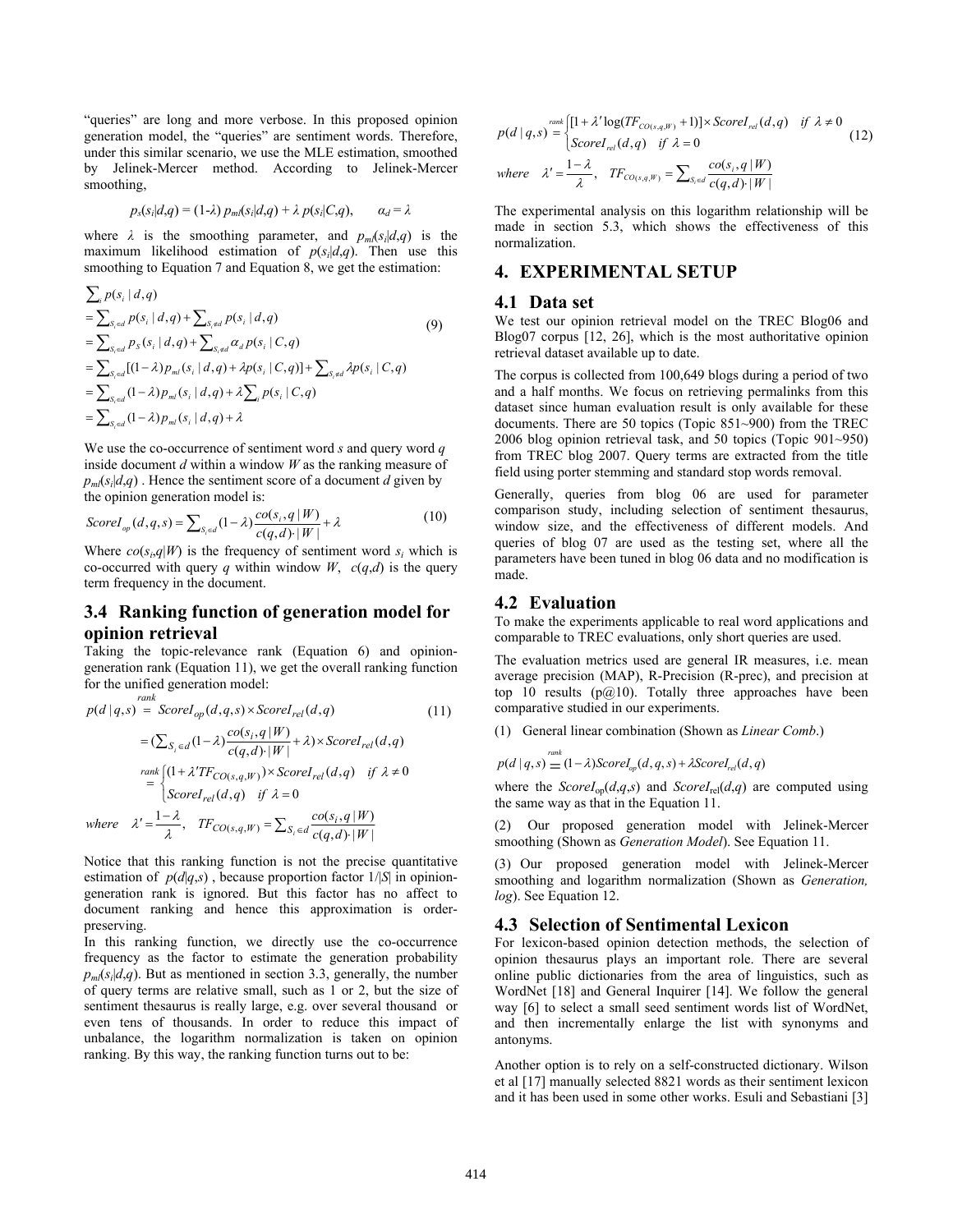scored each word in WordNet regarding its positive, negative and neutral indications to obtain a SentiWordNet lexicon. Words with positive or negative score above a threshold in SentiWordNet are used by some participants of the TREC opinion retrieval task.

Furthermore, we seek help from other languages. HowNet [1] is a knowledge database of the Chinese language, and some of the words in the dictionary have properties of positive or negative. We use the English translation of those sentiment words provided by HowNet.

For comparison, sentimental words from HowNet, WordNet, General Inquirer and SentiWordNet are used as lexicons respectively. Table 1 shows the detail information on the lists.

**Table 1. Sentiment thesauruses used in our experiments** 

|   | <b>Thesaurus</b><br><b>Name</b> | <b>Size</b> | Description                                                     |
|---|---------------------------------|-------------|-----------------------------------------------------------------|
|   | HowNet                          | 4621        | English translation<br>of<br>positive/negative<br>Chinese words |
| 2 | WordNet                         | 7426        | words<br>Selected<br>from<br>WordNet                            |
| 3 | Intersection                    | 1413        | Words appeared in both<br>1 and $2$                             |
| 4 | Union                           | 10634       | Words appeared in either<br>$1$ or $2$                          |
| 5 | General<br>Inquirer             | 3642        | Words in the positive<br>and negative category                  |
| 6 | SentiWordNet                    | 3133        | Words with a positive or<br>negative score above 0.6            |

# **5. EXPERIMENTAL RESULTS AND DISCUSSION**

## **5.1 Effectiveness of Sentimental Lexicons**

The retrieval performance under different sentiment thesauruses is presented in Figure 1. The cross-language HowNet dictionary performs better than all other candidates and is quite insensitive to the smoothing parameter. SentiWordNet and the Intersection thesauri perform next and close to each other. General Inquirer does not perform well and has the worst result.

There might be two reasons that lead to the better performance of using the words from HowNet than using that from WordNet. First, the list generated from WordNet might be lack of diversity since the words come from a limited initial seeds and only synonyms and antonyms are taken into consideration. Second, the English translations of the Chinese sentiment words are annotated by non-native speakers; hence most of them are common and popular terms, which are generally used in the Web environment.

Since the performance of SentiWordNet and HowNet are with no big difference when *λ* is higher, and SentiWordNet is open in the Internet, we choose SentiWordNet as the sentiment thesaurus in the following experiments to make the experiments much easier to repeat by other researchers.



**Figure 1 MAP-***λ* **curves with different thesaurus. (Blog 06)** 

## **5.2 Selection of Window Size**

It is intuitive that opinion modifiers are less likely to be related to an object far away from it than those close to it in the text. Thus during the opinion term matching process, a proximity window is often used to restrict the valid distance between the sentiment words and topic words. However, no one is sure about how close the two types of words should be to each other and this threshold is often set by hand with various indications. In previous work, window sizes that represent the length of direct modification (e.g. 3 [11]), a sentence [10, 22] (e.g. 10~20), a paragraph (e.g. 30~50 [11]), or the whole document [6] have been used.

We test the retrieval performance under these settings respectively to illustrate how this factor could influence the opinion retrieval ability of our model. The result is given in Figure 2.



**Figure 2. MAP v.s. window size with different** *λ***. (Blog06)**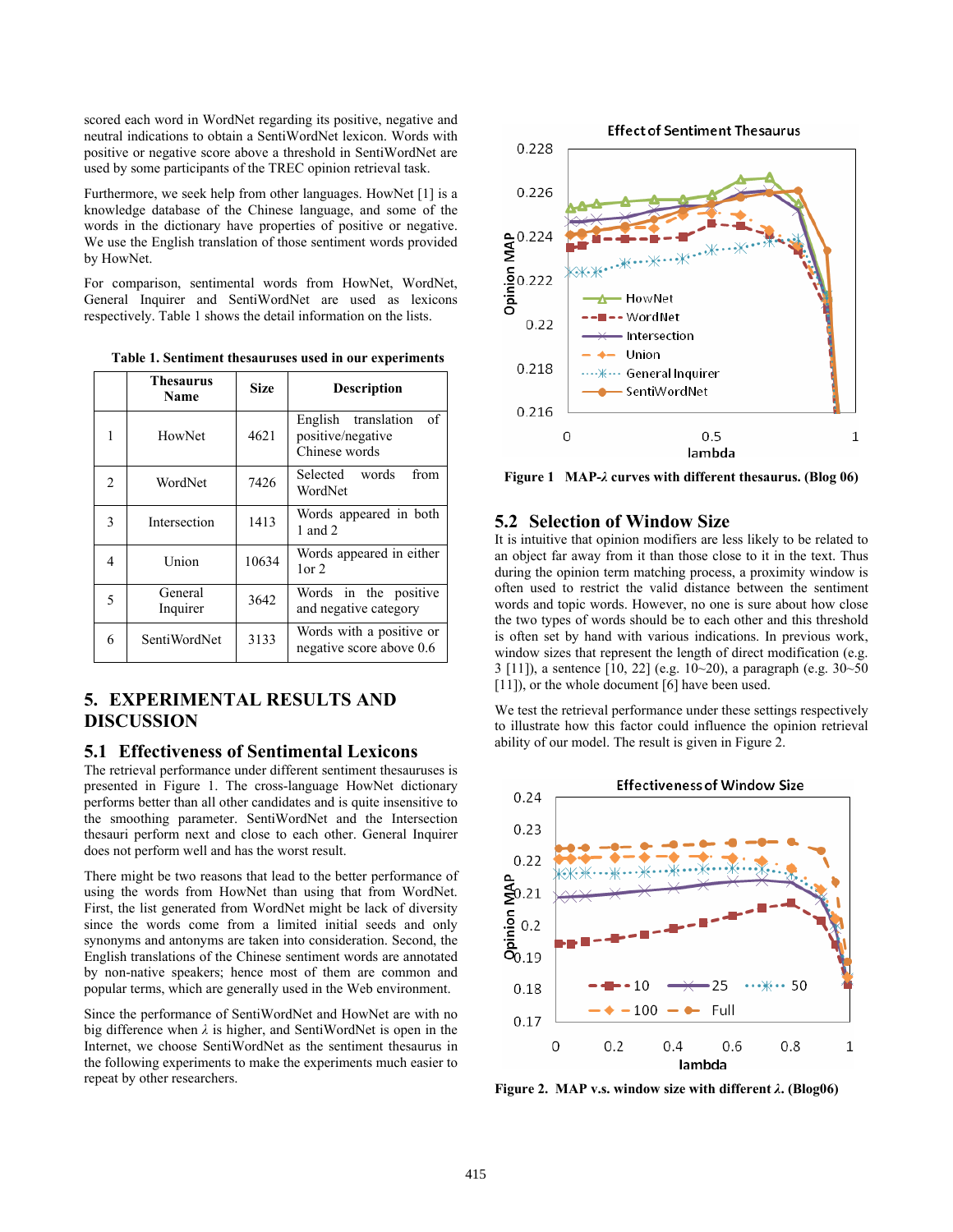It is clear that the larger the window is, the better the performance is. And this tendency is invariant to different levels of smoothing. The result is reasonable since the distance between a query term and a sentiment word is generally used to demonstrate the opinion relevance to the topic, which has already been taken into consideration in this unified model by the quadratic combination of topic relevance. And in the Web documents, the opinion words may not always been located near the topic words.

Therefore, we set the full document as the default window size in the following experiments.

#### **5.3 Opinion Retrieval Model Comparison**

Three opinion ranking formulas are tested in our experiment. Their performance is compared in Figure 3.

We can see that the *generation model* is more effective than *linear combination* especially when mild smoothing is performed. As the value of *λ* goes up, desired documents with only a few opinion terms are deprived of the discriminative ability contained in their opinion expressions, as this part of the probability is discounted to the whole document collection. *Generation log model* overcomes this problem and gives the best retrieval performance under all values of *λ*. This demonstrates the usefulness of our logsmoothing approach in the setting of opinion search. In addition, all three ranking schemes perform equivalent to or better than the best run at TREC 2006 owing to the careful selection of sentiment thesaurus and window size as discussed above.

To further demonstrate the effectiveness of our opinion retrieval model, a comparison of opinion MAP with previous work is given in Table 2. Performance improvement after opinion re-ranking is shown in Figure 4 in precision-recall curves.



Figure 3. MAP-  $\lambda$  curve for different opinion ranking **formulas.** 



**Figure 4. Precision-recall curves before and after opinion reranking of top 1000 relevant documents.** 

**Table 2. Comparison of opinion retrieval performance** 

| Data<br><b>Set</b> | Method                             | <b>MAP</b> | <b>R-Prec</b> | P@10  |
|--------------------|------------------------------------|------------|---------------|-------|
| Blog<br>06         | Best run at blog 06                | 0.2052     | 0.2881        | 0.468 |
|                    | Best title-run at blog 06          | 0.1885     | 0.2771        | 0.512 |
|                    | Our Relevance Baseline             | 0.1758     | 0.2619        | 0.350 |
|                    | Our Unified Model                  | 0.2257     | 0.3038        | 0.507 |
| Blog<br>07         | Most improvement at<br>$b \log 07$ | 15.9%      | 8.6%          | 21.6% |
|                    | Our Relevance Baseline             | 0.2632     | 0.3249        | 0.432 |
|                    | Our Unified Model *                | 0.3371     | 0.3896        | 0.606 |
|                    | improvement                        | 28.1%      | 19.9%         | 40.3% |

**\*: on Blog 07 data, use the same parameters as those on Blog 06 data.** *λ***=0.6, window=full, thesaurus: SentiWordNet. All our approaches use title–only run.** 

In Figure 5, per topic gain in opinion MAP and  $p@10$  are visualized on blog 07 data set. Notice that no characteristic of blog data has been used in this work, such as feature extraction, blog spamming filtering, processing on blog feed and comments, etc. In terms of MAP, 16 of the 50 topics receive improvement of more than 50%, while only 5 topics result in minor performance loss. Few topics that benefit the most from opinion re-ranking, such as topic 912 (144%) and topic 928 (135%), are those where only a few documents with relevant opinions are retrieved and ranked lowly in the first stage. Only 4 topics' performances decrease a little (less than 40%). In terms of  $p@10$ , even more significant results are given. Three topics get more than 200% improvement, such as topic 946 (+900%), and only 6 topics get a little drop on performance.

Table 3 gives detailed descriptions of two topics in blog06 and blog07. We can see our re-ranking procedure successfully rescores almost all the target documents into the top 100 results. This proves our formula to be highly accurate in discriminating a few subjective texts from a large amount of factual descriptions.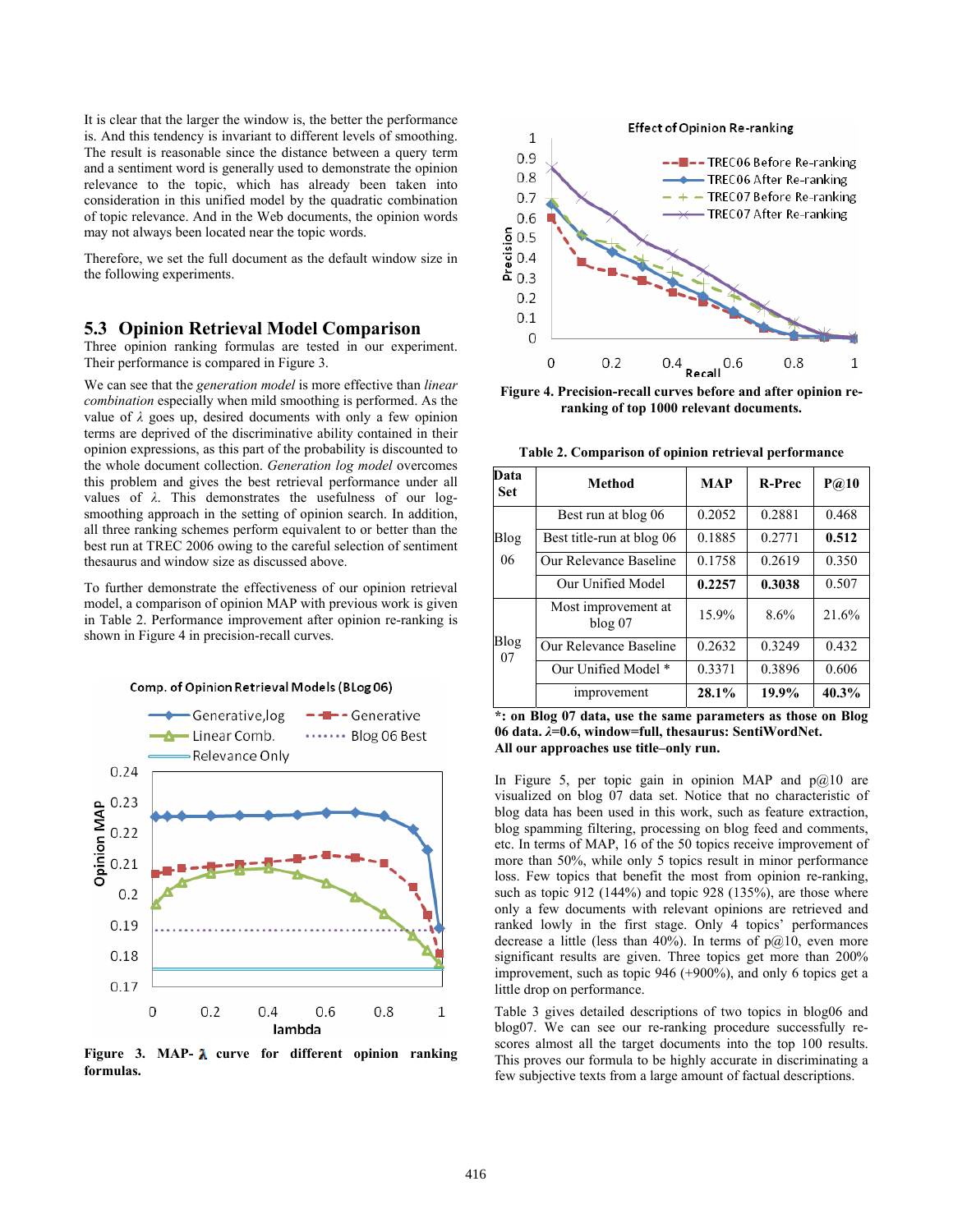





**(a)MAP improvement, (b) p@10 improvement** 

(in (b), the three topics whose improvement is much higher than the figure upper-bound have been annotated individually.)

| Table 3. Details of the best re-ranked topics examples |  |
|--------------------------------------------------------|--|
|--------------------------------------------------------|--|

| <b>Topic</b>      | <b>Title</b> |         | <b>Description</b>                                     |          |           |  |
|-------------------|--------------|---------|--------------------------------------------------------|----------|-----------|--|
| TREC 06 - 895     | Oprah        |         | Find opinions about Oprah Winfrey's TV show            |          |           |  |
|                   | <b>MAP</b>   | Prec@10 | Prec@30                                                | Prec@100 | Prec@1000 |  |
| Before re-ranking | 0.0687       | 0.2000  | 0.0333                                                 | 0.1200   | 0.0640    |  |
| After re-ranking  | 0.2721       | 0.8000  | 0.5000                                                 | 0.3400   | 0.0640    |  |
| <b>Topic</b>      | <b>Title</b> |         | <b>Description</b>                                     |          |           |  |
| TREC 07 - 946     | tivo         |         | Find opinions about TIVO brand digital video recorders |          |           |  |
|                   | <b>MAP</b>   | Prec@10 | Prec@30                                                | Prec@100 | Prec@1000 |  |
| Before re-ranking | 0.2779       | 0.1000  | 0.3333                                                 | 0.3900   | 0.2650    |  |
| After re-ranking  | 0.4991       | 1.0000  | 0.9667                                                 | 0.8300   | 0.2650    |  |